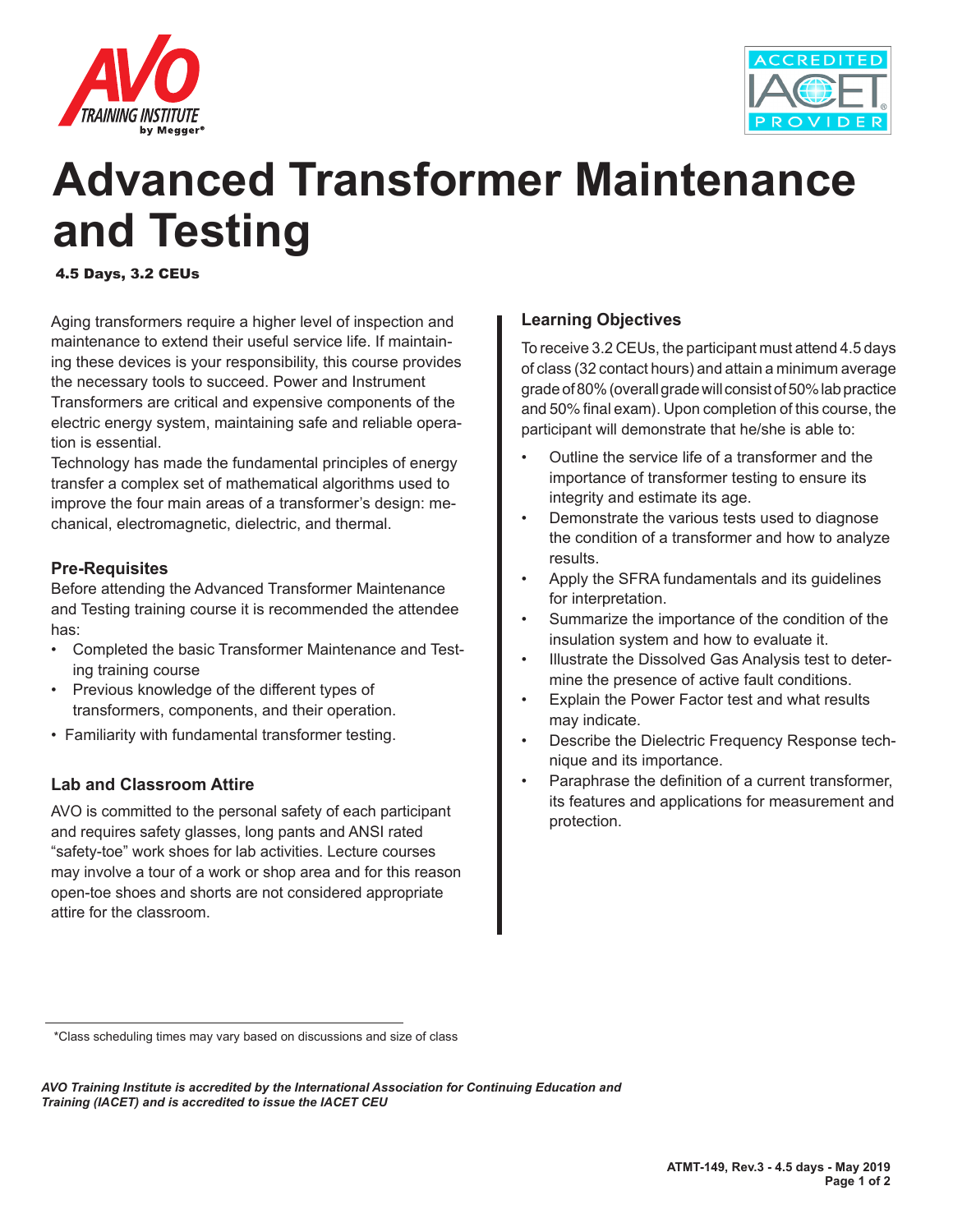# **Advanced Transformer Maintenance and Testing**

4.5 Days, 3.2 CEUs

## **SCOPE**

#### **Day 1\* (7 contact hours)**

- I. Introduction to Advanced Transformer Training
- II. International Standards and **Guidelines**

#### AM Break

III. Electromechanical Condition Assessment

#### Lunch

- IV. Labs (3 hrs)
	- 1. LV Turn Ratio & Polarity Test Excitation Current Winding Resistance and Demagnetization

#### PM Break

- 2. Leakage Reactance
- 3. HV Turn Ratio Test and Excitation Current

#### **Day 2 (7 contact hours)**

V. Advanced Electromechanical **Diagnostics** 

 Sweep Frequency Response Analysis (SFRA)

- AM Break
- VI. Simulation of SFRA Testing and Instrument Verification
- VII. Transformer Insulation: Solid and Liquid

Lunch

VIII. Physical, Chemical, and Electrical Analysis

#### PM Break

IX. Liquid Insulation Analysis-Dissolved Gas Analysis

#### **Day 3 (7 contact hours)**

X. Special Topics of Insulation Diagnostics by the Power Factor Method

#### AM Break

- XI. Dielectric Frequency Response Frequency Domain Spectroscopy
- XII. Simulation of DFR Testing and Instrument Verification

#### Lunch

- XIII. Labs
	- 4. Insulating Liquids Electrical **Testing**
	- 5. Lab Power Factor ITC, VDF, and Tip-Up

#### PM Break

6. Sweep Frequency Response Analysis

#### **Day 4 (7 contact hours)**

- XIV. Transformer Dry-Out Process Advanced Monitoring
- XV. Loading of Oil-Immersed Power Transformers Life Estimation

#### AM Break

- XVI. Instrument Transformer Testing Advanced Current Transformer **Diagnostics**
- XVII. Transformer Test Data Management

#### Lunch

- XVIII. Labs (3 hrs)
	- 7. Transformer DFR
	- 8. CT Multi-Tap Testing

#### PM Break

9. Instrument Transformer and Bushing DFR

#### **Day 5 (1/2 day) (4 contact hours)**

- XIX. Labs
- XX. Conclusion
- A. Evaluation of Results Group specific work
- B. Preparing presentations of evaluations

#### AM Break

- C. Final written examination
- D. Group specific work presentation (each group presents results in 20 minutes)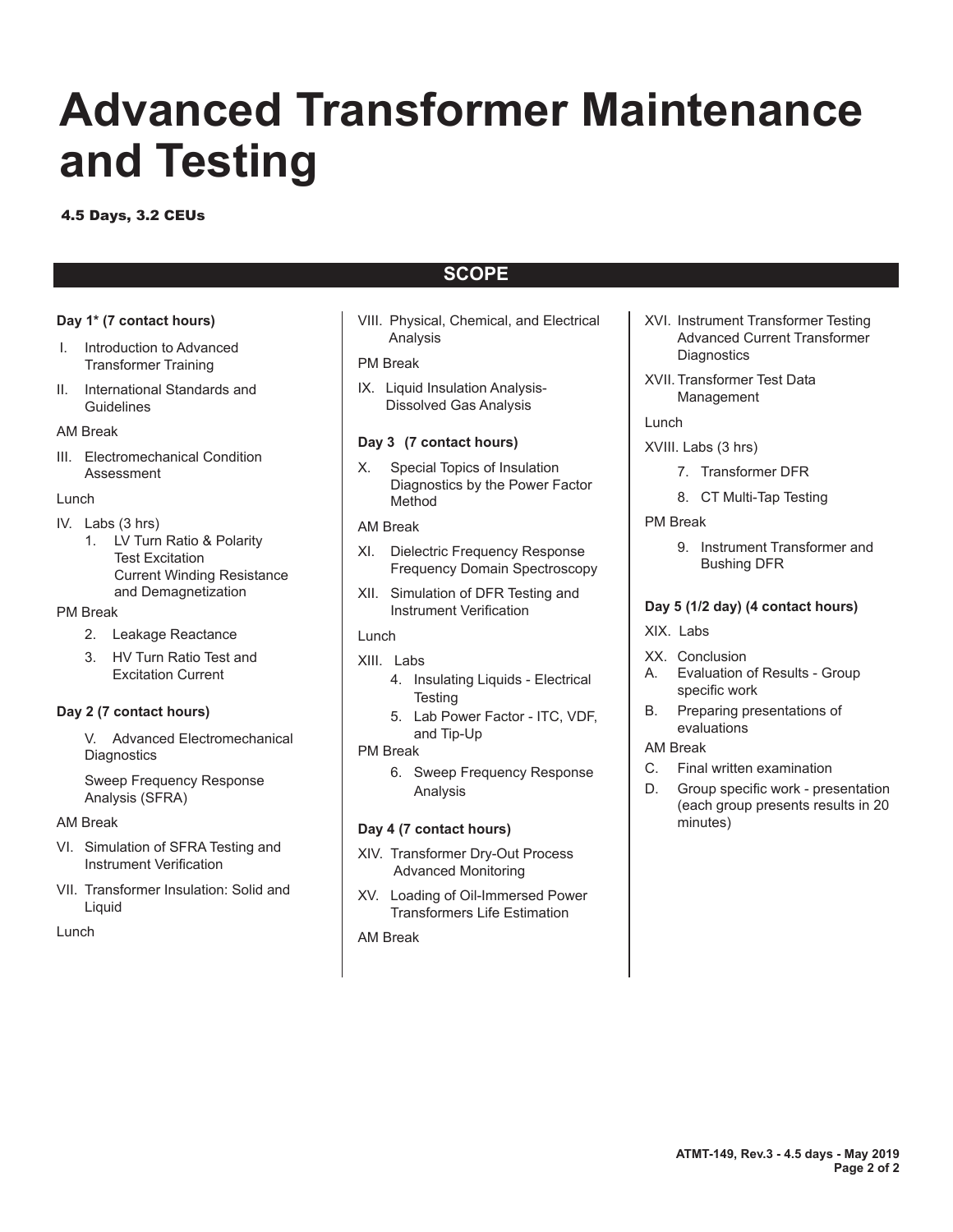# STANDARD EQUIPMENT LIST Advanced Transformer Maintenance and Testing

REVISED 08/30/17 BY: MIKE CARTER COURSE NUMBER 149, REV.3 4.5 DAYS

## **TEXT**

| 1 / STUDENT      | ADVANCED TRANSFORMER MAINTENANCE AND              |
|------------------|---------------------------------------------------|
|                  | TESTING, COURSE #149 REV3, AUGUST 2017            |
| <b>EQUIPMENT</b> |                                                   |
| 3 / CLASS        | PERSONAL COMPUTER W/LISTED SOFTWARE               |
|                  | POWER DB 10.5.X PROFESSIONAL OR LITE              |
|                  | <b>FRAX 2.5</b>                                   |
|                  | MLR10 3.6.00                                      |
|                  | <b>DELTA CONTROL 2.0</b>                          |
|                  | IDAX $5.0.X$                                      |
| 1/CLAS           | FREQUENCY RESPONSE ANALYZER FRAX 101 OR           |
|                  | <b>FRAX 150</b>                                   |
| 1/CLASS          | FDB 101 TRANSFORMER SIMULATOR DEMO BOX            |
| 1/CLAS           | FTB 101 FIELD VERIFICATION BOX                    |
| 1/CLASS          | TTR310 THREE PHASE TURN RATION TEST SET           |
| 1/CLAS           | MTO 300 THREE PHASE WINDING RESISTANCE            |
|                  | <b>TEST SET</b>                                   |
| 1/CLASS          | MLR10 LEAKAGE REACTANCE TEST SET                  |
| 1/CLAS           | 12 kV CAPACITANCE & DISSIPATION FACTOR            |
|                  | (POWER FACTOR) TEST SET DELTA 4310                |
| 1/CLAS           | 10 kV HV TTR 10ηF capacitor                       |
| 1/CLAS           | <b>ACCESSORY KIT INCLUDING %RH AND</b>            |
|                  | <b>TEMPERATURE SENSOR</b>                         |
| 1/CLASS          | OIL TEST CELL                                     |
| 1/CLAS           | <b>INSULATION DIAGNOSTIC ANALYZER IDAX 300S</b>   |
| 1/CLAS           | <b>IDB 300 TRANSFORMER DEMO BOX</b>               |
| 1/CLASS          | <b>INSULATION RESISTANCE TEST SET SI SERIES 5</b> |
|                  | OR 10 kV (2, 4 OR 8 mA NOISE REJECTION)           |
| 1/CLASS          | OIL DIELECTRIC BREAKDOWN TEST SET OTS 60PB        |
|                  | INCLUDING ALL ACCESSORIES FOR ASTM AND            |
|                  | <b>IEC TESTING</b>                                |
| 1/CLAS           | RELAY & CURRENT TRANSFORMER TEST SET              |
|                  | <b>MRCT</b>                                       |